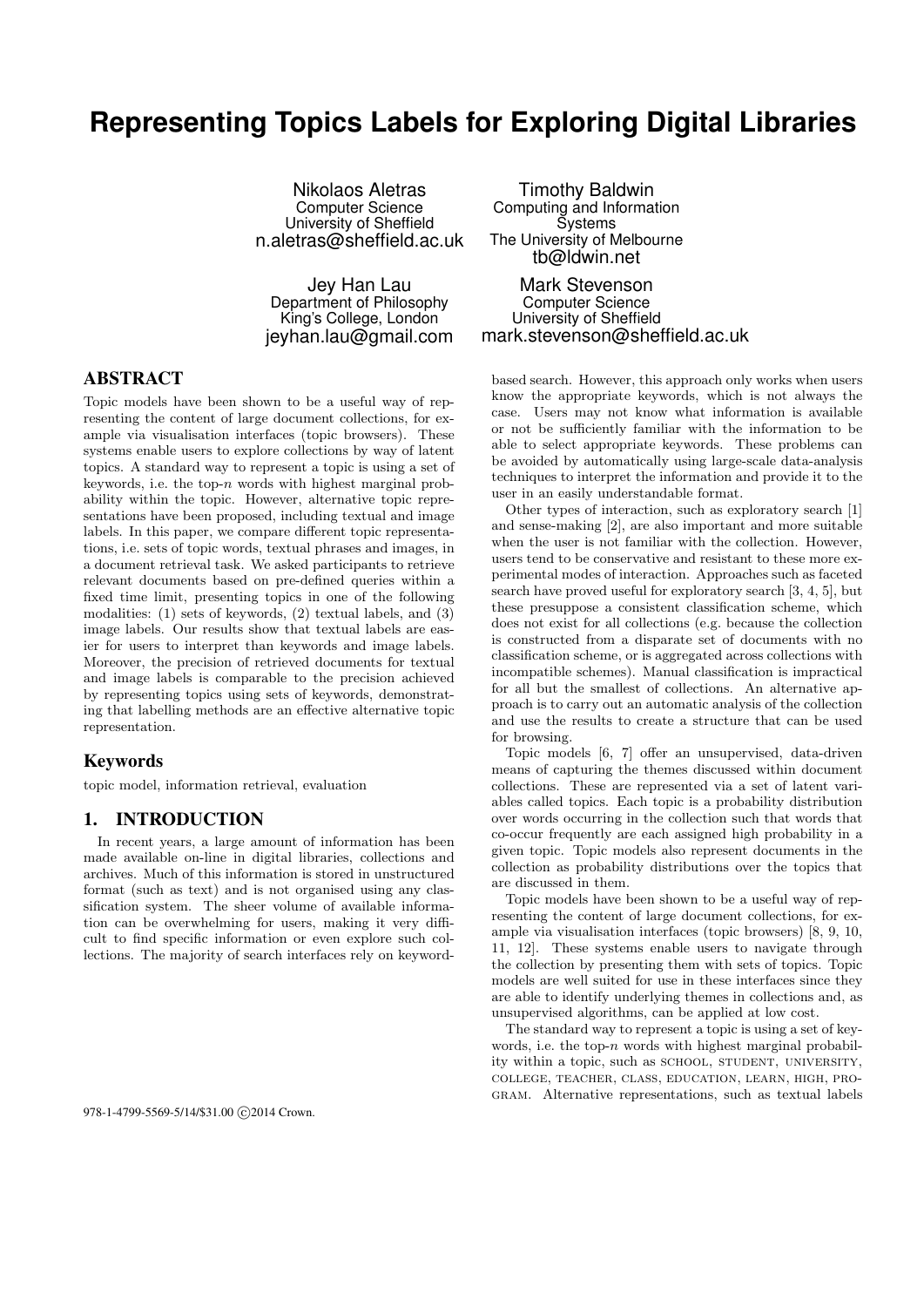(e.g. EDUCATION for our example topic), can potentially assist with the interpretations of topics, and researchers have developed methods to generate these automatically [13, 14, 15]. Approaches that make use of alternative modalities, such as images [16], have also been proposed.

Intuitively, labels represent topics in a more accessible manner than the standard keyword list approach. However, there has not, to our knowledge, been any empirical validation of this intuition, a shortcoming that this paper aims to address, in carrying out a task-based evaluation of different topic model representations. In this, we compare three approaches to representing topics: (1) a standard keyword list, (2) textual labelling, and (3) image labelling. These are used to represent topics generated from a digital library containing archive news-wire stories, and evaluated in an exploratory search task.

The aim of this study is to compare different topic representations within a document retrieval task. We aim to understand the impact of different topic representation modalities in finding relevant documents for a given query, and also measure the level of difficulty in interpreting the same topics through different representation modalities. We are interested in answering the following research questions:

- 1. which topic representations are suitable within a document browser interface?
- 2. what is the impact of different topic representations on human search effectiveness for a given query?

Section 2 reviews previous work on automatically labelling topics and the use of topic models to create search interfaces. Section 3 introduces an experiment in which three approaches to topic labelling are applied and evaluated within an exploratory search interface. The results of the experiment and conclusions are presented in Sections 4 and 5.

## 2. RELATED WORK

In early research on topic modelling, topics were represented as lists of keywords with the highest probability, and textual labels were sometimes manually assigned to topics for convenience of presentation of research results [17, 18].

The first attempt to automatically assigning labels to topics is described by Mei et al. [13]. In their approach, a set of candidate labels is extracted from a reference collection using noun chunks and bigrams with high lexical association. Then, a relevance scoring function is defined which minimises the distance between the word distribution in a topic and the word distribution in candidate labels. Candidate labels are ranked according to their relevance, and the top-ranked label is chosen to represent the topic.

Magatti et al. [19] introduced an approach for labelling topics that relies on two hierarchical knowledge resources labelled by humans: the Google Directory and the OpenOffice English Thesaurus. A topic tree is a pre-existing hierarchical set of labelled topics. The Automatic Labelling Of Topics algorithm computes the similarity between LDA-inferred topics and topics in a topic tree by computing scores using six standard similarity measures. The label for the most similar topic in the *topic tree* is assigned to the LDA topic.

Lau et al. [14] proposed selecting the most representative word from a topic as its label, by computing the similarity between each word and all others in the topic. Several sources of information are used to identify the best label including pointwise mutual information scores, WordNet hy-

Table 1: Number of documents in each Reuters Corpus topic category

| Reuters Topic Category (Query)     | No. Docs. |  |  |
|------------------------------------|-----------|--|--|
| Travel & Tourism                   | 314       |  |  |
| Domestic Politics (USA)            | 27,236    |  |  |
| War - Civil War                    | 16,615    |  |  |
| Biographies, Personalities, People | 2,601     |  |  |
| Defence                            | 4,224     |  |  |
| Crime, Law Enforcement             | 10,673    |  |  |
| Religion                           | 1,477     |  |  |
| Disasters & Accidents              | 3,161     |  |  |
| International Relations            | 19,273    |  |  |
| Science & Technology               | 1,042     |  |  |
| Employment/Labour                  | 2,796     |  |  |
| Government Finance                 | 17,904    |  |  |
| Weather                            | 1,190     |  |  |
| Elections                          | 5,866     |  |  |
| Environment & Natural World        | 1,933     |  |  |
| Arts, Culture, Entertainment       | 1,450     |  |  |
| Health                             | 1,567     |  |  |
| European Commission Institutions   | 1,046     |  |  |
| Sports                             | 18,913    |  |  |
| Welfare, Social Services           | 775       |  |  |

pernymy relations and distributional similarity. These features are combined in a re-ranking model.

More recently, Lau et al. [15] proposed a method for automatically labelling topics, using Wikipedia article titles as candidate labels. A set of candidate labels is generated in four phases. Primary candidate labels are generated from Wikipedia article titles by querying using topic terms. Then, secondary labels are generated by chunk parsing the primary candidates to identify n-grams that exist as Wikipedia articles. Outlier labels are identified using a word similarity measure [20], and removed. Finally, the top-5 topic terms are added to the candidate set. The candidate labels are ranked using information from word association measures, lexical features and an information retrieval technique.

Mao et al. [21] introduced a method for labelling hierarchical topics which makes use of sibling and parent–child relations of topics. Candidate labels are generated using a similar approach to the one used by Mei et al. [13]. Each candidate label is then assigned a score by creating a distribution based on the words it contains, and measuring the Jensen-Shannon divergence between this and a reference corpus. Results show that incorporating information about the relations between topics improves label quality.

Hulpus et al.  $[22]$  use the structured data in DB pedia<sup>1</sup> to label topics. Their approach maps topic words to DBpedia concepts and identifies the best ones using graph centrality measures, assuming that words co-occurring in text likely refer to concepts that are closer in the DBpedia graph.

In contrast, Aletras and Stevenson [16] proposed a method for labelling topics using images rather than text. A set of

 $1$ http://dbpedia.org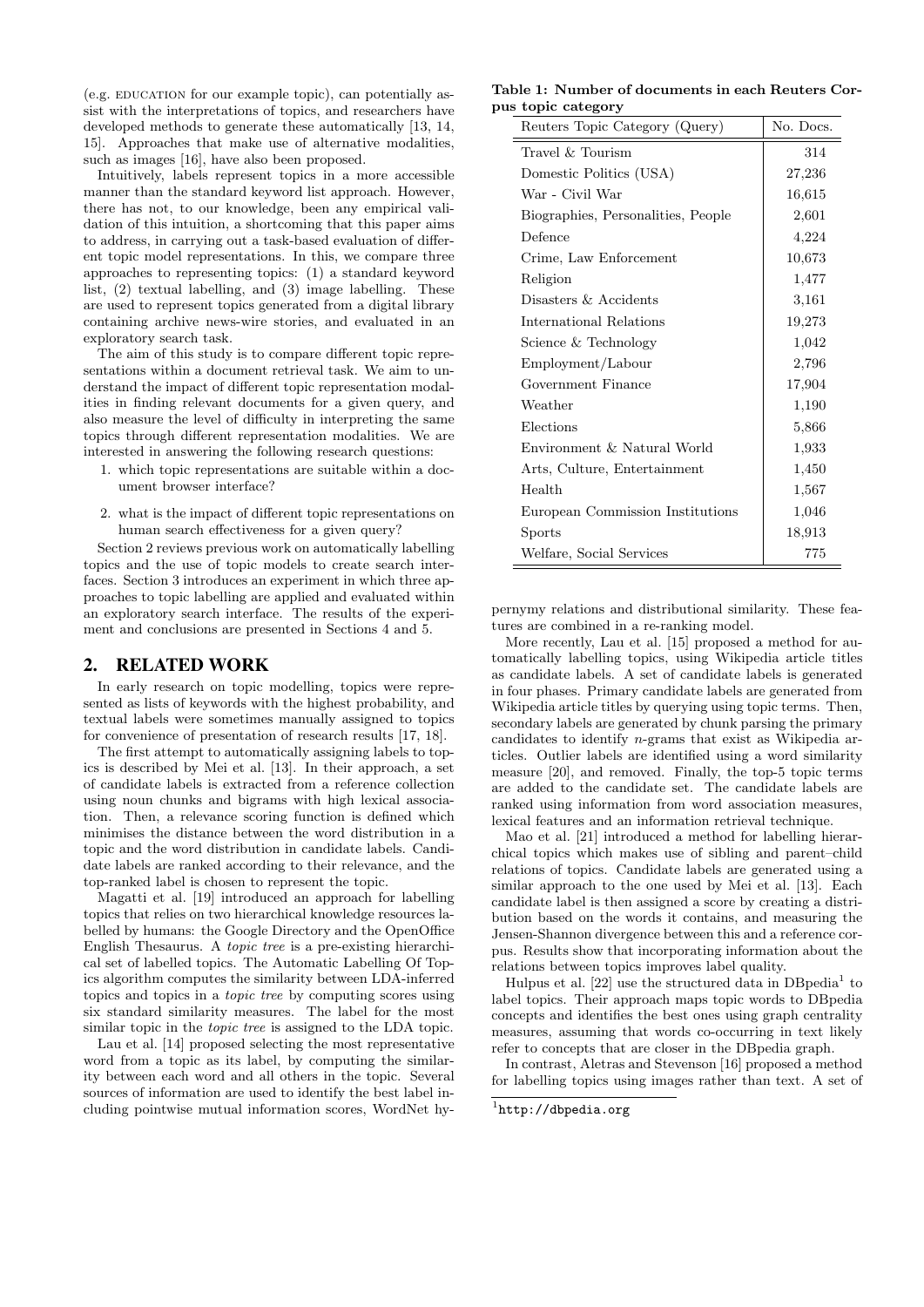Table 2: Labels generated for an example topic. Modality Label Keywords report, investigation, officials, information, intelligence, former, government, documents, alleged, fbi Textual Label Federal Bureau of Investigation LIGEN Image Label

candidate images for a topic is retrieved by querying an image search engine with the top- $n$  topic terms. The most suitable image is selected using PageRank [23]. The ranking algorithm makes use of textual information from the metadata associated with each image, as well as visual features extracted from the analysis of the images themselves.

Topic modelling has been used to support browsing in large document collections [24, 25, 26, 8, 11, 27, 9, 12]. The collection is often presented to users as a set of topics. Users can access documents in the collection by selecting topics of interest. The vast majority of topic-based browsers developed so far have relied on using sets of keywords to represent the topics and have not made use of the previous research on automatically generating labels for topics. We address this limitation by making use of three approaches to labelling topics within a topic-based browser and carrying out experiments to compare their effectiveness.

#### 3. METHODOLOGY

We conducted a retrieval task to compare three topic representations: (1) lists of keywords, (2) textual labels, and (3) image labels.

#### 3.1 Document Collection

We make use of a subset of the Reuters Corpus [28], which is both freely available and has manually-assigned topic categories associated with each document. The topic categories are used both as queries in the retrieval task and to provide relevance judgements to determine the accuracy of the documents retrieved by users.

20 topic categories were selected and 100,000 documents randomly extracted from the Reuters Corpus. Each document is pre-processed by tokenisation, removal of stop words, and removal of words appearing fewer than 10 times in the collection, resulting in a vocabulary of 58,162 unique tokens. Table 1 shows the Reuters Corpus topic categories used to form the collection, together with the number of associated documents.

#### 3.2 Topic Modelling

We make use of the implementation provided by David Blei<sup>2</sup> to train an LDA model over the document collec-

tion using variational inference [29]. The number of topics learned is set to  $T = 100$ ; default settings are used elsewhere.

We choose to generate this number of topics since topic interpretability in LDA becomes stable when  $T \geq 100$  [30]. Finally, we removed topics that are difficult to interpret [31] to leave a total of 84 topics.

#### 3.3 Topic Browsing Systems

The topic browsing system developed for this study is based on the publicly available Topic Model Visualisation Engine (TMVE) [8]. The TMVE uses a document collection and an LDA model trained over that collection (see above). It generates a topic browsing system with three main components: a main page, topic pages and document pages. The main page contains the list of topics generated. Each topic page shows a list of documents with the highest marginal probability given that topic. Document pages show the content of a document together with its topic distribution.

We created three browsing systems based on the TMVE. The three systems used different ways of representing topics: (1) keywords, (2) textual phrases, and (3) images. The keywords are created using a standard approach (see Section 3.3.1), the textual labels are generated from Wikipedia article titles [15] (see Section 3.3.2) while image labels are generated using publicly available images from Wikipedia [16] (see Section 3.3.3). By default, the TMVE only supports keyword representation of topics, therefore we modified it to support textual and image labels. Table 2 shows examples of the labels generated by the three approaches for a sample topic.

In addition, in the topic page, each topic is associated with its top-300 most probable documents within the topic. We restrict the number of documents shown to the user for each topic to avoid the task becoming overwhelming.

#### *3.3.1 Keywords*

Keywords are generated using the default approach of TMVE, i.e. selecting the 10 keywords with the highest marginal probabilities for the topic. This is the standard approach to representing topics used within the topic modelling research community.

 $^{2}$ https://www.cs.princeton.edu/~blei/lda-c/index. html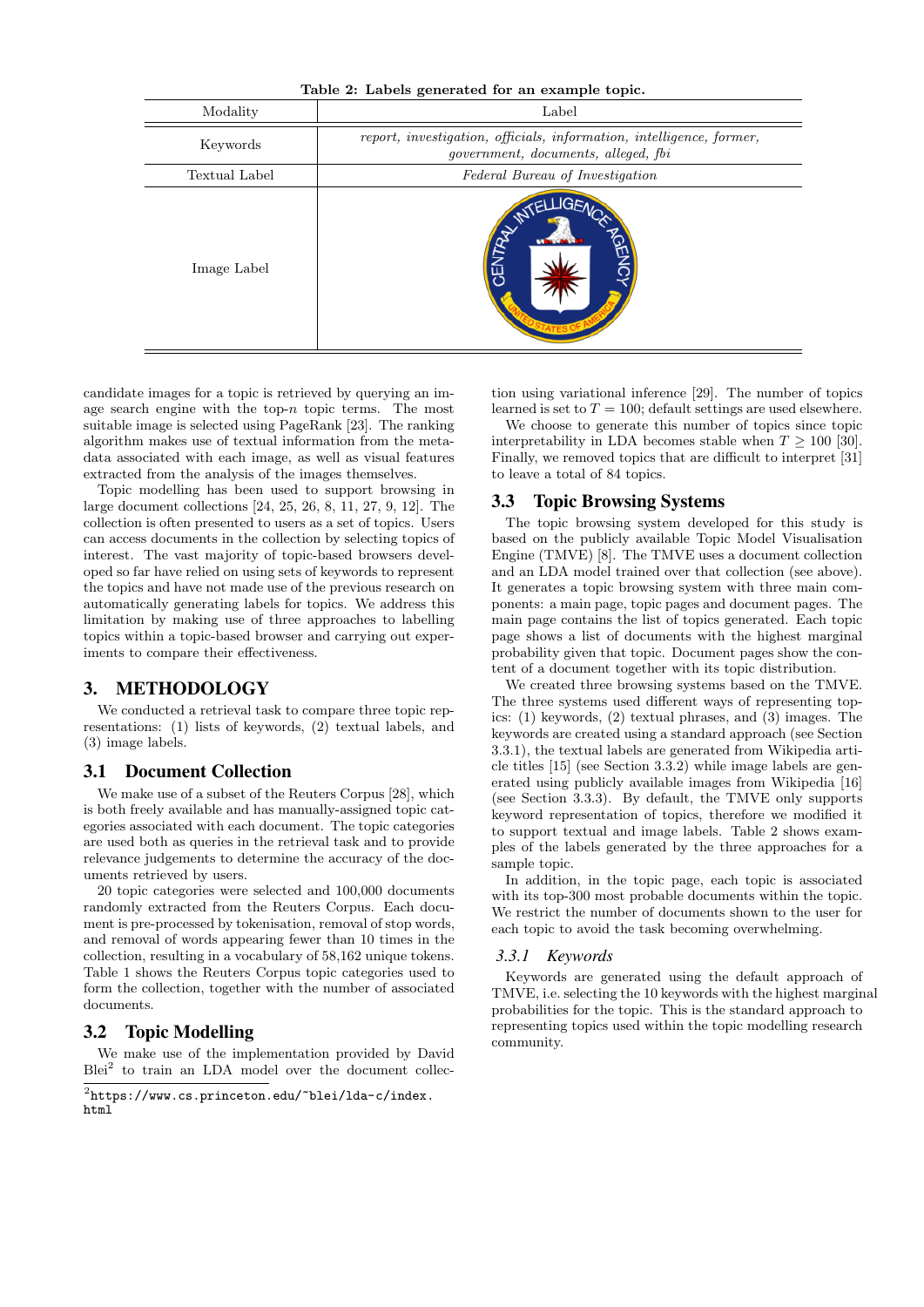



(c) Image labels Figure 1: Topic browsing interfaces.

#### *3.3.2 Textual Labels*

Textual labels are generated using a previously-proposed approach [15]. The labels of a topic are generated in two phases: candidate generation and candidate ranking.

In candidate generation, we use the top-7 topic terms to search Wikipedia using Wikipedia's native search API and Google's site-restricted search. We collect the top-8 article titles returned from both search engines; these constitute the primary candidates. To generate more candidates, we chunk parse the primary candidates to extract noun chunks and generate component  $n$ -grams from the noun chunks, excluding n-grams that do not themselves exist as Wikipedia titles. As this procedure generates a number of labels, we introduce an additional filter to remove labels that have low association with other labels using the RACO lexical association method  $[20]$ . The component *n*-grams that pass the RACO filter constitute the secondary candidates. Lastly, we also include the top-5 topic terms as part of the candidates.

In the candidate ranking phase, we generate a number of lexical association features of the label candidate with the top-10 topic terms: pointwise mutual information, Student's t-test, Pearson's  $\chi^2$  test, log likelihood ratio and two conditional probability variants. Term co-occurrence for computing these measures are sampled by parsing the full collection of English Wikipedia with a sliding window of length 20 words. We also include two lexical properties of the candidate as features. We combine all the features using a support vector regression model to rank the candidates.<sup>3</sup> The highest ranked candidate is selected as the textual label for the topic.

#### *3.3.3 Image Labels*

We associate topics with image labels using an existing approach [16]. We generate candidate labels using images from Wikipedia available under the Creative Commons licence. The top-5 terms from a topic are used to query Bing using its Search API<sup>4</sup>. The search is restricted to English Wikipedia<sup>5</sup> with image search enabled. The top-20 images retrieved for each search are used as candidates for the topic, and are represented by textual and visual features.

<sup>&</sup>lt;sup>3</sup>The model is trained using the annotation collected by the authors in [15].

<sup>4</sup> http://datamarket.azure.com/dataset/bing/search 5 http://en.wikipedia.org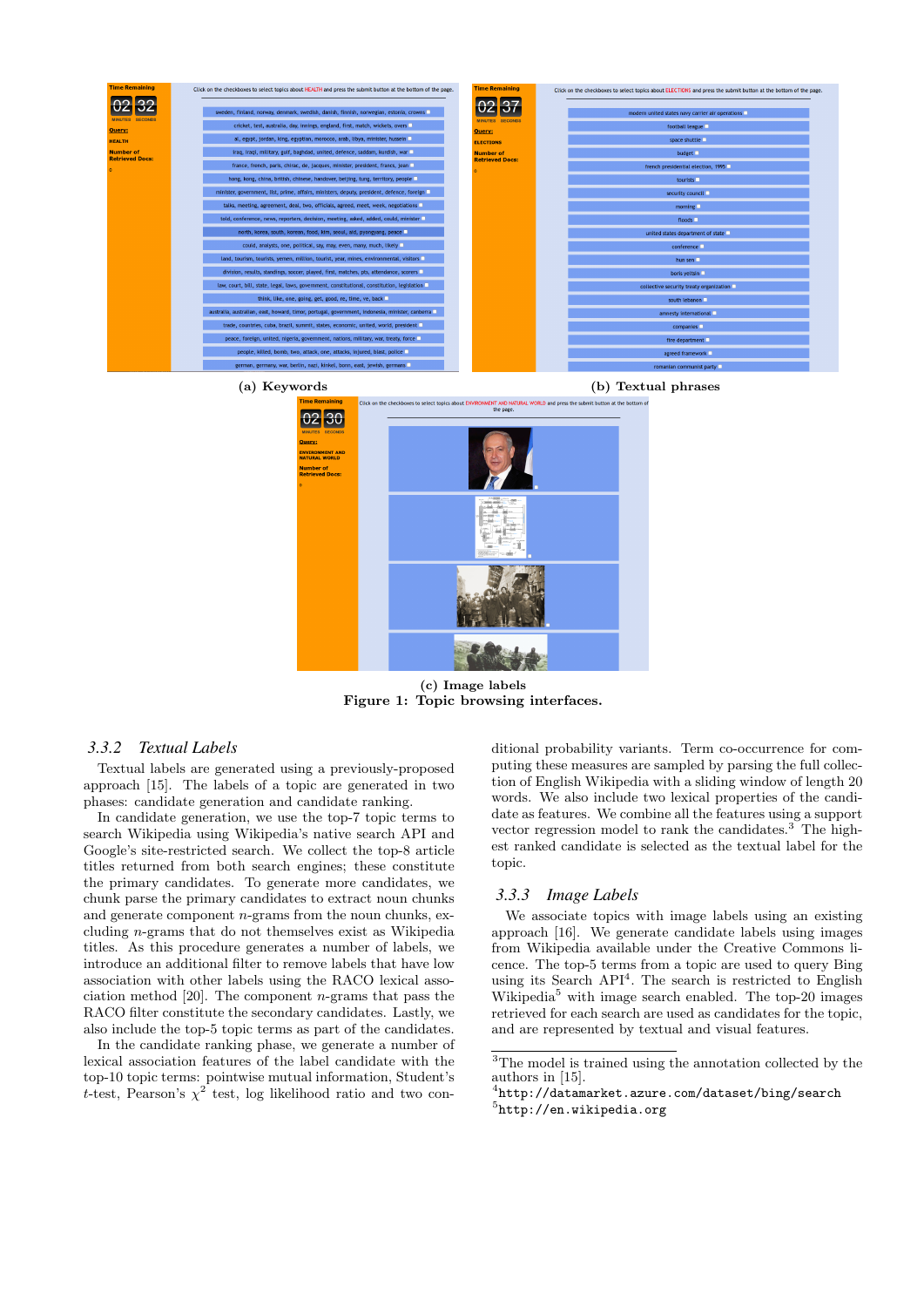

Figure 2: Topic browsing: List of documents.

Textual features are extracted from the metadata associated with the images. The textual information is formed by concatenating the title and the url fields of the search result. These represent, respectively, the web page title containing the image, and the image file name. The textual information is preprocessed by tokenisation and removal of stop words.

Visual information is extracted using low-level image keypoint descriptors, i.e. SIFT features [32, 33] sensitive to colour information. Image features are extracted using dense sampling and described using Opponent colour SIFT descriptors provided by the *colordescriptor* package.<sup>6</sup> The SIFT features are clustered to form a visual codebook of 1,000 visual words using k-Means such that each feature is mapped to a visual word. Each image is represented as a bag-of-visual words (BOVW).

A graph is created using the candidate images as the set of nodes. Edges between images are weighted by computing the cosine similarity of their BOVWs. Then, Personalised PageRank (PPR) [34] is used to rank the candidate images. The personalisation vector of PPR is initialised by measuring average word association between topic words and image metadata using PMI as in [16]. The image with the highest PageRank score is selected as topic label.

#### 3.4 Task

The aim of the task was to identify as many documents relevant to a set of queries as possible. Each participant had to retrieve documents for 20 queries (see Table 1), with 3 minutes allocated for each query. In addition to the query (e.g.

Travel & Tourism), participants were also provided with a short description of documents that would be considered relevant for the query (e.g. News articles related to the travel and tourism industries, including articles about tourist destinations.) to assist them in identifying relevant documents.

Subjects were asked to perform the retrieval task as a two-step procedure. They were first provided with the list of LDA topics represented by a given modality (keywords, textual label or image), and a query. They were then asked to identify all topics that were potentially relevant to the query. Figure 1 shows the topic browser interface for the three different modalities. In the second step, the participant were presented with a list of documents associated with the selected topics. Documents were presented in random order. Each document was represented by its title, and users were able to read its content in a pop-up window. Figure 2 shows a subset of the documents that are associated with the topics selected in the first step.

We also asked users to fill a post-task questionnaire once they had completed the retrieval task. The questionnaire consisted of five questions, which were intended to provide insights into participant satisfaction with the retrieval task and the topic browsing system. Participants assigned a score from 1 to 7 to each question. First, we asked about the usefulness of the different topic representations, i.e. keywords, textual labels and image labels. We also asked about the difficulty level of the task (Ease of Search) and the familiarity of the participants with the queries. The questions were as follows:

 $^6$ http://koen.me/research/colordescriptors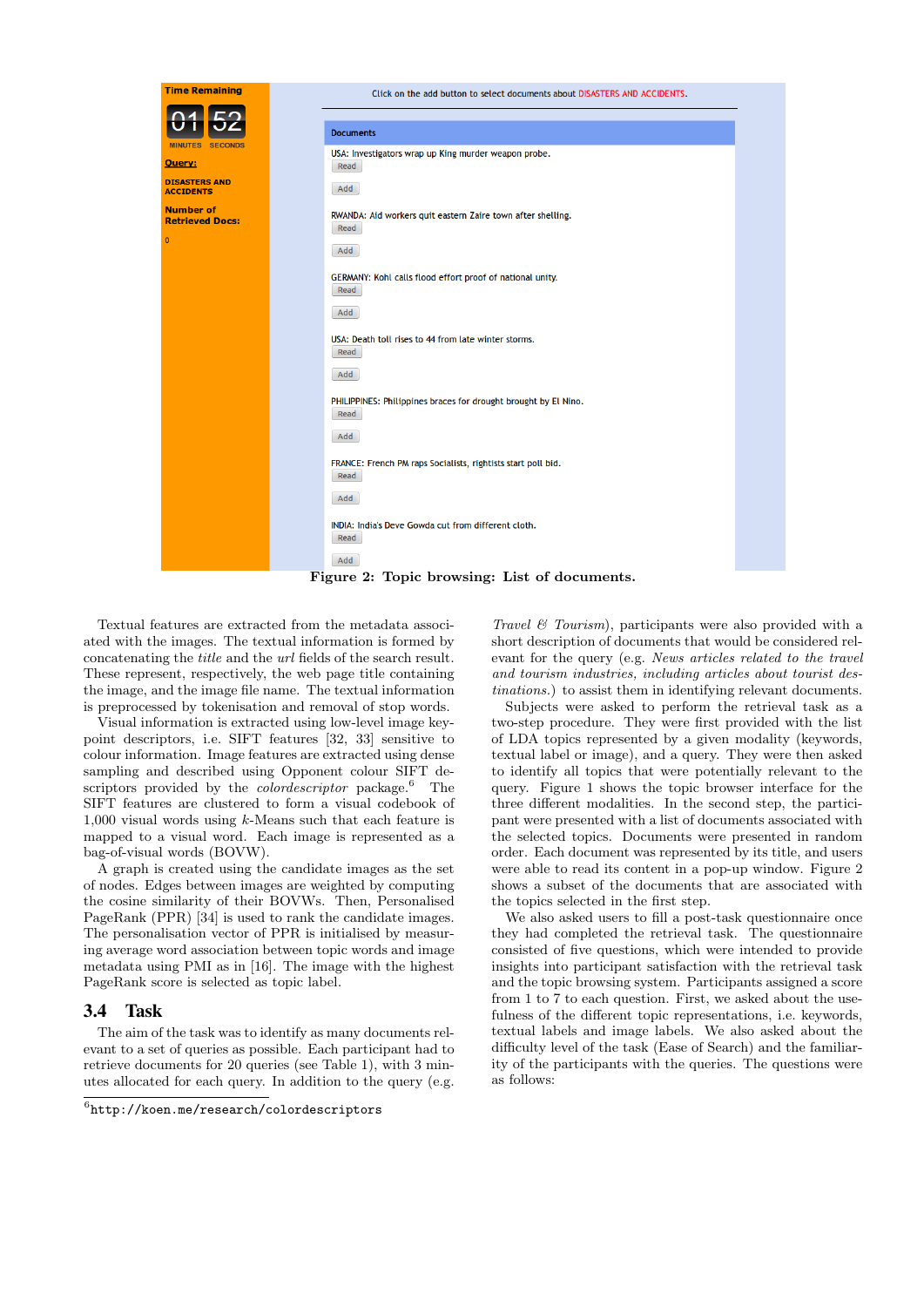- How useful were the keywords to represent topics? (Usefulness (Keywords))
- How useful were the textual phrases to represent topics? (Usefulness (Textual label))
- How useful were the images to represent topics? (Usefulness (Image))
- How easy was the task? (Ease of Search)
- Did you find the queries easy to understand? (Query Familiarity)

#### 3.5 Subjects and Procedure

We recruited 15 members of research staff and graduate students at the Universities of Sheffield, Melbourne and King's College for the user study. All of the participants had a computer science background, and were also all familiar with on-line digital library and retrieval systems.

Each participant was first asked to sign up to our on-line system. After logging in, participants had access to a personalised main page where they could read the instructions for the task, see how many queries they have completed so far, or select to perform a new query.

Participants were asked to perform the task for each of the 20 queries, which were presented in random order. The topic representation for each query was randomly chosen, and participants annotated different topics using varying topic representations. Topics and documents were presented in random order to ensure there was no learning effect where participants became familiar with the order and were able to annotate some queries more quickly. We also encouraged participants to perform their allocated queries in multiple sessions by allowing them to return to the interface to complete further queries, provided they completed the overall task within a week.

# 4. RESULTS

#### 4.1 Number of Retrieved Documents

We assume that the number of retrieved documents for the three topic browsing systems is indicative of the time required to interpret topics and identify relevant ones. Therefore, topic representations that are difficult to interpret will require more time for participants to understand them, which will have a direct effect on the number of documents retrieved.

Table 3 shows the number of documents retrieved for each query and modality, together with the total number of documents retrieved for each modality. Representing topics using lists of keywords results in the lowest number of documents retrieved both overall (1, 086) and for the majority of the queries. The number of documents retrieved when topics are represented by textual labels is highest (1, 264), suggesting that topics represented by textual phrases are easier to interpret than the keyword representation, making topic selection faster. The number of documents retrieved for the image representation is slightly higher than keywords but lower than textual labels.

The number of retrieved documents is high for queries that are associated with many relevant documents (Sports in keywords, textual labels and image labels; Domestic Politics (USA) in image labels). The relatively large number of

Table 3: Number of retrieved documents for each query and topic representation.

| Query                                       | Keywords | Text  | Image |  |
|---------------------------------------------|----------|-------|-------|--|
| Travel & Tourism                            | 22<br>33 |       | 17    |  |
| Domestic Politics (USA)                     | 50       | 65    | 78    |  |
| $War - Civil War$                           | 61       | 31    | 40    |  |
| Biographies,<br>Personali-<br>ties, People  | 27       | 37    | 29    |  |
| Defence                                     | 26       | 51    | 29    |  |
| Crime, Law Enforcement                      | 34       | 49    | 25    |  |
| Religion                                    | 84       | 97    | 44    |  |
| Disasters & Accidents                       | 73       | 62    | 63    |  |
| International Relations                     | 58       | 85    | 37    |  |
| Science & Technology                        | 60       | 38    | 56    |  |
| Employment/Labour                           | 51       | 49    | 58    |  |
| Government Finance                          | 42       | 61    | 34    |  |
| Weather                                     | 95       | 129   | 111   |  |
| Elections                                   | 47       | 58    | 50    |  |
| Environment & Natural<br>World              | 33       | 69    | 41    |  |
| Arts, Culture, Entertain-<br>ment           | 45       | 70    | 30    |  |
| Health                                      | 82       | 76    | 37    |  |
| Commission<br>European<br>(EC) Institutions | 48       | 42    | 52    |  |
| <b>Sports</b>                               | 113      | 114   | 228   |  |
| Welfare, Social Services                    | 35       | 48    | 56    |  |
| Total                                       | 1,086    | 1,264 | 1,115 |  |

relevant documents leads to LDA generating a large number of topics relevant to them which, in turn, provides users with many topics through which relevant documents can be selected. In addition, queries such as Weather and Religion are highly distinct from other queries, making it easier to identify documents for them. On the other hand, the queries for which the fewest documents are retrieved are those that are associated with a small number of relevant documents, i.e. Travel & Tourism and Biographies.

We further examined the role of the queries in the number of retrieved documents. We computed the Pearson's correlation coefficient between the number of documents retrieved for each query across the three topic representations. We observe a high correlation between keywords and textual labels  $(r = 0.76)$  and keywords and image labels  $(r = 0.74)$ . while the correlation between textual and image labels is lower  $(r = 0.63)$ . These results demonstrate that the topic representation does not strongly affect the relative number of documents retrieved for each query. However, the time required to interpret topic representations has a direct impact on the number of retrieved documents. For example, there is an overlap between the top-5 and bottom-5 queries in terms of the number of retrieved documents. In addition, we observed that the correlation between keywords and textual labels, and keywords and image labels is higher than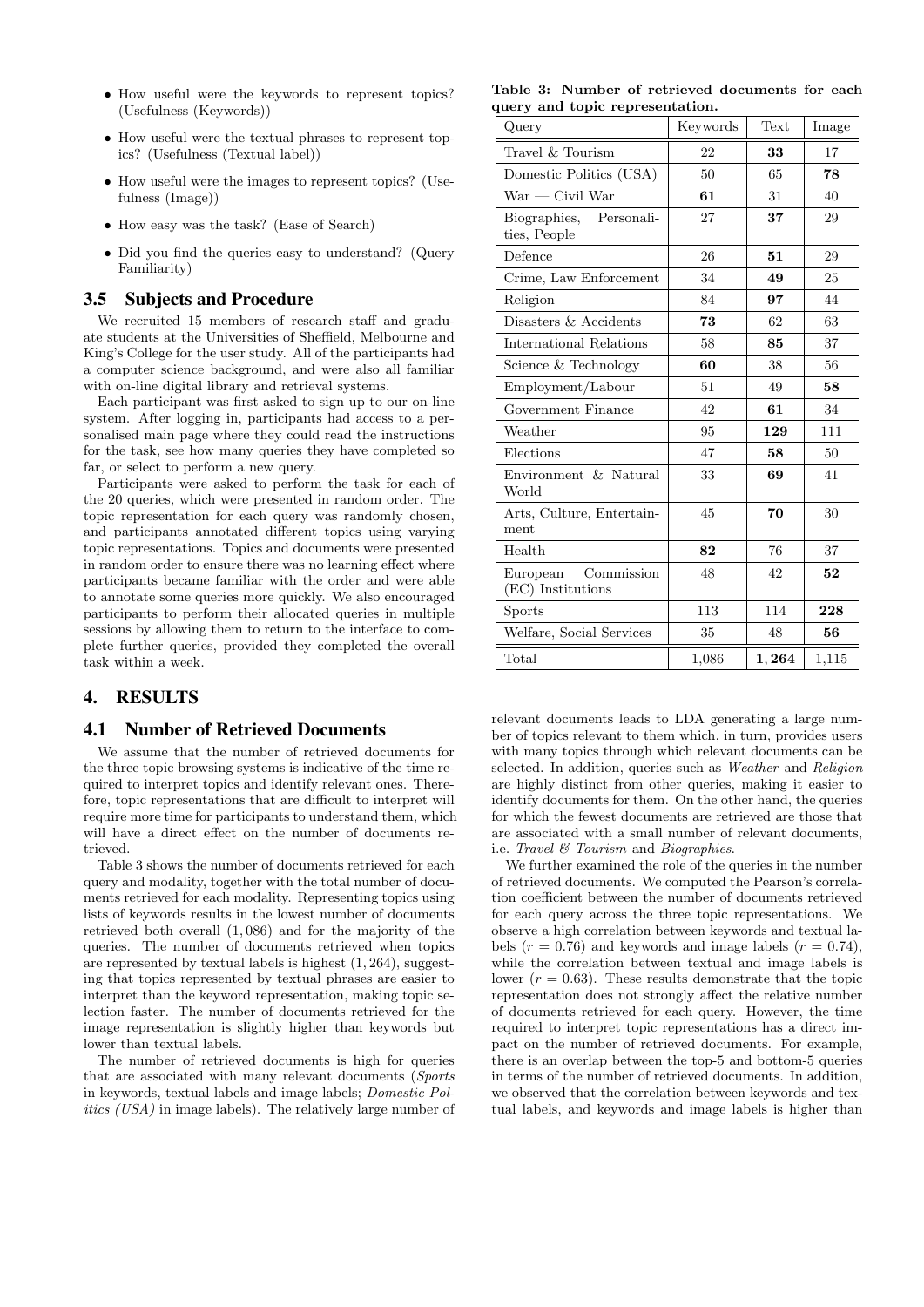| Query                                       | Keywords | Text | Image |  |
|---------------------------------------------|----------|------|-------|--|
| Travel & Tourism                            | 0.73     | 0.42 | 0.59  |  |
| Domestic Politics (USA)                     | 0.62     | 0.69 | 0.69  |  |
| $War - Civil War$                           | 0.82     | 0.71 | 0.90  |  |
| Biographies,<br>Personali-<br>ties, People  | 0.11     | 0.14 | 0.24  |  |
| Defence                                     | 0.23     | 0.27 | 0.07  |  |
| Crime, Law Enforcement                      | 0.38     | 0.35 | 0.20  |  |
| Religion                                    | 0.73     | 0.82 | 0.98  |  |
| Disasters & Accidents                       | 0.60     | 0.53 | 0.70  |  |
| International Relations                     | 0.66     | 0.69 | 0.70  |  |
| Science & Technology                        | 0.67     | 0.79 | 0.73  |  |
| Employment/Labour                           | 0.80     | 0.76 | 0.72  |  |
| Government Finance                          | 0.71     | 0.80 | 0.53  |  |
| Weather                                     | 0.79     | 0.62 | 0.62  |  |
| Elections                                   | 0.77     | 0.48 | 0.84  |  |
| Environment & Natural<br>World              | 0.45     | 0.54 | 0.49  |  |
| Arts, Culture, Entertain-<br>ment           | 0.44     | 0.04 | 0.50  |  |
| Health                                      | 0.84     | 0.58 | 0.41  |  |
| Commission<br>European<br>(EC) Institutions | 0.35     | 0.33 | 0.33  |  |
| <b>Sports</b>                               | 0.99     | 0.98 | 0.98  |  |
| Welfare, Social Services                    | 0.17     | 0.00 | 0.04  |  |
| Average                                     | 0.59     | 0.53 | 0.56  |  |

Table 4: Precision for each query and topic representation.

the correlation between textual and image labels. The main reason might be that both textual and image labels are automatically generated, which introduces noise. Comparing two noisy methods has a lower correlation than when just one of them is noisy.

#### 4.2 Precision

We also tested the performance of the different topic representations in terms of the proportion of retrieved documents that are relevant to the query, by computing the average precision for each query across all five users. Results are shown in Table 4. Keywords achieve a higher precision (0.59) than either textual (0.53) or image (0.56) labels. This is somewhat expected since labelling is a type of summarisation, and some loss of information is inevitable. Another possible reason is that the textual and image labels are assigned using automatic methods (see Sections 3.3.2 and 3.3.3), which leads to occasional bad label assignments to topics.

Queries such as Sports, Health, Religion and  $War - Civil$ War are in the top-3 precision for the three topic representations. Identifying relevant documents might be easier for these queries since they tend to be distinct from other queries, making the process of identifying relevant documents more straightforward. On the other hand, we observed low precision for queries that have a low number of relevant documents associated with them such as Welfare, Social Services and Biographies, Personalities, People.

We computed the Pearson's correlation coefficient between the precisions for the queries across topic representations. An interesting finding is the similarly high correlation achieved between keywords and textual labels  $(r = 0.83)$ , and keywords and image labels  $(r = 0.84)$ . Correlation between textual and image labels is lower  $(r = 0.79)$  suggesting that there is greater disparity between the queries for which the two methods achieve high/low precision. This is also likely to happen because of bad labelling of topics.

## 4.3 Document Relevance Based on Topic Selection

We further evaluated the various topic representations by measuring the relevance of the retrieved documents based on the topic selection in the first step of the retrieval task process (see Section 3.4). We define the relevant probability mass as the aggregated probabilities of the topics selected by the participants, given the relevant documents retrieved for each query. In the same fashion, the irrelevant probability mass is computed as the aggregated probabilities of the retrieved documents that are not relevant to the given query. Intuitively, this metric associates retrieved documents with the topics selected for a given query and topic representation. The probability mass for relevant and irrelevant documents for a given query is computed as follows:

$$
P_{relevant} = \frac{1}{|U|} \sum_{u \in U} \sum_{d \in D_{rel}^u} \sum_{t \in T_u} P(t|d)
$$
 (1)

$$
P_{irrelevant} = \frac{1}{|U|} \sum_{u \in U} \sum_{d \in D_{irr}^u} \sum_{t \in T_u} P(t|d)
$$
 (2)

where d is a document,  $D_{rel}^u$  is the set of relevant documents retrieved by a user u,  $D_{irr}^u$  is the set of irrelevant documents retrieved,  $T_u$  is the set of topics selected by u in the first step of the task,  $P(t|d)$  is the conditional probability of topic t given the document  $d$  according to the topic model, and  $U$ is the set of users who performed the query.

Table 5 shows the results of the average probability mass for relevant and irrelevant documents retrieved by users for each query and topic representation. The results show that both labelling methods perform better than the keyword representation. Textual labels perform best, while image labels obtain comparable performance. This confirms our intuition that labels can be interpreted faster than the sets of keywords. Apart from the fact that labelling methods allow users to retrieve more documents, they also allow users to select more relevant topics for a given query.

On the other hand, the probability mass for irrelevant topics selected using the labelling algorithms is higher than keywords. Using sets of keywords, participants select a lower number of irrelevant topics, which results to lower irrelevant probability mass. The main reason might be the false labels assigned to topics by these algorithms resulting in irrelevant topic selection by users.

#### 4.4 Post-task Questionnaire

The main finding of the post-task questionnaire is that all of the modalities achieve similar scores in usefulness. Keywords achieve the highest score (4.33) while textual labels are close behind (4.26), and image labels slightly lower again (4.00). This demonstrates that the different topic represen-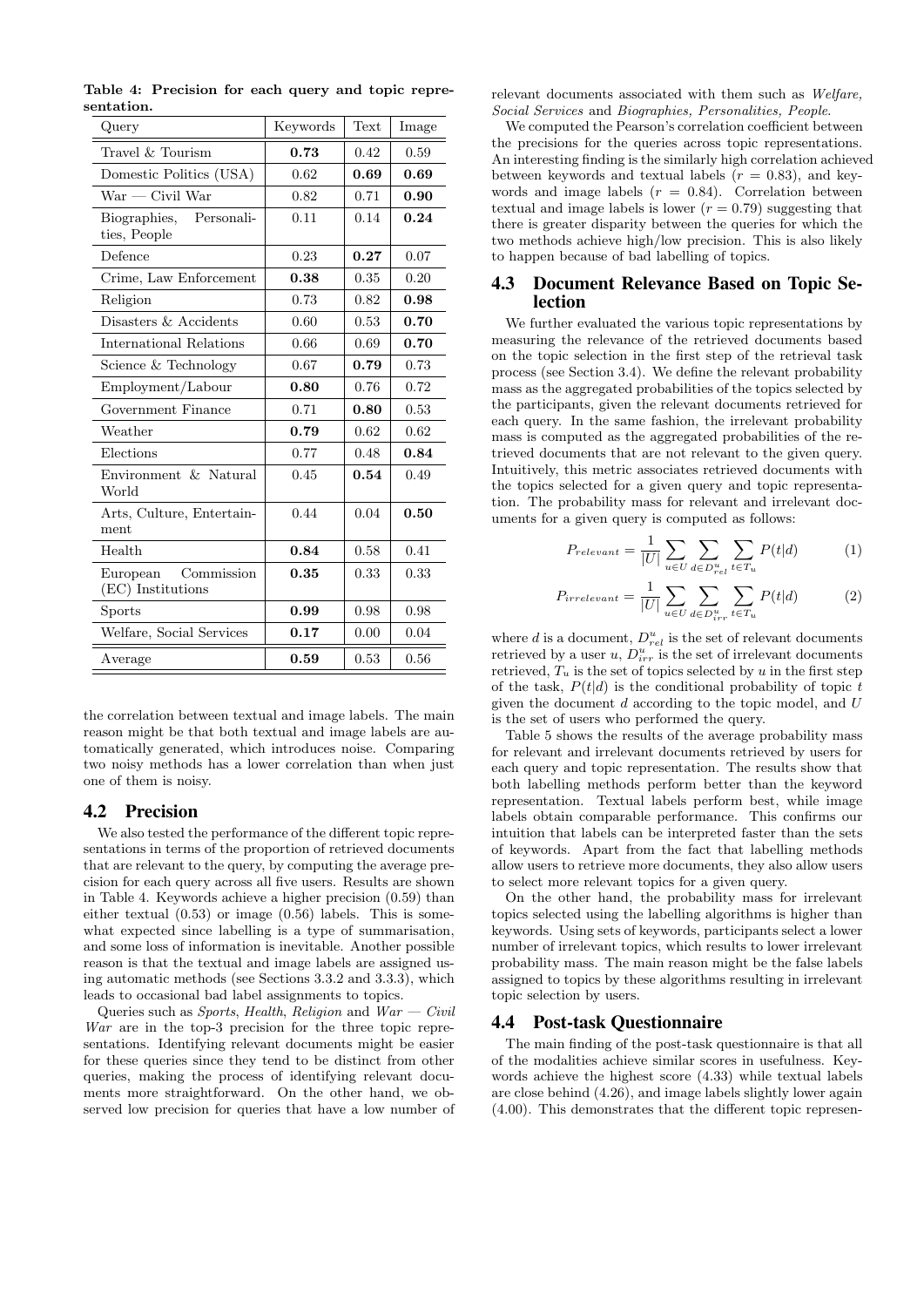|                                             | Relevant Mass |                |         | Irrelevant Mass |         |         |
|---------------------------------------------|---------------|----------------|---------|-----------------|---------|---------|
| Query                                       | Keywords      | Text           | Image   | Keywords        | Text    | Image   |
| Travel & Tourism                            | 0.00436       | 0.03653        | 0.00152 | 0.00034         | 0.02589 | 0.03924 |
| Domestic Politics (USA)                     | 0.29437       | 0.03453        | 0.09991 | 0.04192         | 0.09427 | 0.00013 |
| War - Civil War                             | 0.03034       | 0.00093        | 0.15449 | 0.06605         | 0.00026 | 0.02648 |
| Biographies,<br>Personali-<br>ties, People  | 0.00008       | 0.00015        | 0.00014 | 0.04188         | 0.04474 | 0.03771 |
| Defence                                     | 0.00032       | 0.00561        | 0.00006 | 0.00055         | 0.05458 | 0.00134 |
| Crime, Law Enforcement                      | 0.00761       | 0.04629        | 0.00019 | 0.00704         | 0.17814 | 0.00002 |
| Religion                                    | 0.17583       | 0.02831        | 0.01108 | 0.09557         | 0.00062 | 0.05649 |
| Disasters & Accidents                       | 0.34822       | 0.09963        | 0.26145 | 0.03992         | 0.01217 | 0.03145 |
| International Relations                     | 0.0406        | 0.11082        | 0.01295 | 0.04091         | 0.01943 | 0.18198 |
| Science & Technology                        | 0.03895       | 0.21093        | 0.06506 | 0.06775         | 0.00027 | 0.01576 |
| Employment/Labour                           | 0.05519       | 0.17058        | 0.28647 | 0.00258         | 0.00064 | 0.00043 |
| Government Finance                          | 0.00146       | 0.43043        | 0.09921 | 0.0201          | 0.16189 | 0.22915 |
| Weather                                     | 0.37622       | 0.88419        | 0.33411 | 0.10483         | 0.26126 | 0.00106 |
| Elections                                   | 0.25321       | 0.05976        | 0.13636 | 0.03687         | 0.03721 | 0.02605 |
| Environment & Natural<br>World              | 0.07438       | 0.59104        | 0.04608 | 0.02711         | 0.1911  | 0.04151 |
| Arts, Culture, Entertain-<br>ment           | 0.0145        | 0.00008        | 0.00039 | 0.0252          | 0.32587 | 0.0036  |
| Health                                      | 0.00324       | 0.12087        | 0.00126 | 0.00617         | 0.19613 | 0.02657 |
| Commission<br>European<br>(EC) Institutions | 0.00076       | 0.08629        | 0.00485 | 0.06255         | 0.00087 | 0.00022 |
| <b>Sports</b>                               | 0.08301       | 0.2506         | 1.38126 | 0.00002         | 0.00905 | 0.07218 |
| Welfare, Social Services                    | 0.02793       | $\overline{0}$ | 0.00005 | 0.11014         | 0.21971 | 0.36088 |
| Average                                     | 0.09          | 0.16           | 0.15    | 0.04            | 0.09    | 0.06    |

Table 5: Document relevance based on topic selection.

tations can be complementary in topic browsers, providing users with alternative ways to explore a document collection.

The average score for Query Familiarity (4.40) denotes that the majority of the users were quite familiar with the semantic content of the queries. It is unlikely that users were unable to find relevant documents because they were unfamiliar with the queries.

Finally, we observed that participants found the retrieval task quite challenging (3.53). This may reflect the nature of the task and the limited time available for each query.

## 5. CONCLUSION

We compared different representations for automaticallygenerated topics within an exploratory browsing interface. The representations were: (1) lists of keywords, (2) textual labels, and (3) image labels. Three versions of the search interface were created, each using a different topic representation. An experiment was carried out in which users were asked to retrieve relevant documents using the interface.

Results show that participants are able to identify more documents when labels are used to represent topics, than when keywords are used. This demonstrates that the labels are a useful way of summarising the content of the topics, giving users more time to identify documents for each query and more time to explore the collection.

A greater proportion of the retrieved documents are relevant to the query for keywords than either type of label. This suggests that the keywords contain more accurate information than the labels, which is to be expected since the labels are effectively summaries of the topics and, since they are generated automatically, inevitably contain some errors [15, 16]. Despite this the number of relevant documents retrieved is very similar for all approaches.

Results indicate that automatically generated labels are a promising approach for representing topics within search interfaces. They have the advantage of being more compact than the lists of keywords that are normally used which provides more flexibility in the creation of interfaces. Retrieval performance is comparable to when keywords are used and is likely to increase with improved topic labelling methods.

In the future, we would like to make use of other digital library collections to find out how successful these techniques are in other domains. We would also like to explore the connection between improved labelling methods and task performance.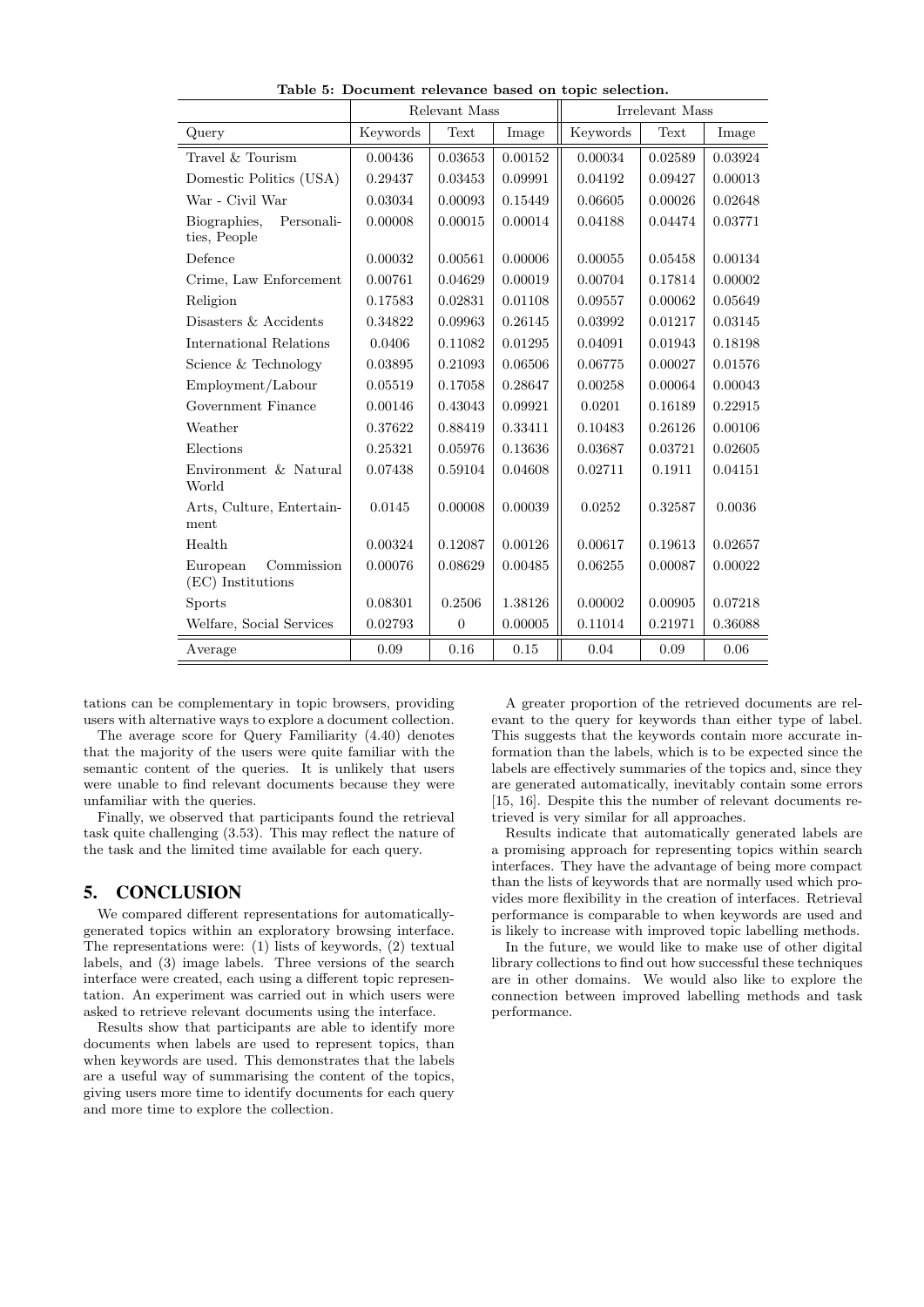# Acknowledgements

The authors are grateful for support received from the Engineering and Physical Sciences Research Council via the Network on Vision and Language.

#### 6. REFERENCES

- [1] G. Marchionini, "Exploratory search: from finding to understanding," Commun. of the ACM, vol. 49, no. 4, pp. 41–46, 2006.
- [2] M. A. Hearst, Search User Interfaces. Cambridge, UK: Cambridge University Press, 2009.
- [3] C. Collins, F. B. Viégas, and M. Wattenberg, "Parallel tag clouds to explore and analyze faceted text corpora," in Proc. of IEEE Sympos. on Visual Analytics Sci. and Technology (VAST 2009). IEEE, 2009, pp. 91–98.
- [4] M. A. Hearst, "Clustering versus faceted categories for information exploration," Commun. of the ACM, vol. 49, no. 4, pp. 59–61, 2006.
- [5] G. Smith, M. Czerwinski, B. R. Meyers, G. Robertson, and D. Tan, "Facetmap: A scalable search and browse visualization," IEEE Trans. Vis. Comput. Graphics, vol. 12, no. 5, pp. 797–804, 2006.
- [6] D. M. Blei, A. Y. Ng, and M. I. Jordan, "Latent Dirichlet Allocation," J. of Mach. Learning Research, vol. 3, pp. 993–1022, 2003.
- [7] T. Hofmann, "Probabilistic latent semantic indexing," in Proc. of the 22nd Annu. Int. ACM SIGIR Conf. on Research and Develop. in Inform. Retrieval (SIGIR '99), Berkeley, California, United States, 1999, pp. 50–57.
- [8] A. J.-B. Chaney and D. M. Blei, "Visualizing topic models," in Proc. of the 6th Int. AAAI Conf. on Weblogs and Social Media, Dublin, Ireland, 2012, pp. 419–422.
- [9] D. Ganguly, M. Ganguly, J. Leveling, and G. J. Jones, "TopicVis: A GUI for Topic-based feedback and navigation," in Proc. of the 36th Annu. Int. ACM SIGIR Conf. on Research and Develop. in Inform. Retrieval (SIGIR 13), Dublin, Ireland, 2013, pp. 1103–1104.
- [10] B. Gretarsson, J. O'Donovan, S. Bostandjiev, T. Höllerer, A. Asuncion, D. Newman, and P. Smyth, "TopicNets: Visual analysis of large text corpora with topic modeling," ACM Trans. on Intelligent Syst. Technology, vol. 3, no. 2, pp. 23:1–23:26, 2012.
- [11] A. Hinneburg, R. Preiss, and R. Schröder, "TopicExplorer: Exploring document collections with topic models," in Machine Learning and Knowledge Discovery in Databases, ser. Lecture Notes in Comput. Sci., P. A. Flach, T. Bie, and N. Cristianini, Eds. Heidelberg, Germany: Springer, 2012, vol. 7524, pp. 838–841.
- [12] J. Snyder, R. Knowles, M. Dredze, M. Gormley, and T. Wolfe, "Topic models and metadata for visualizing text corpora," in Proc. of the 2013 North American Chapter of the Assoc. for Computational Linguistics: Human Language Technologies -Demonstration Session, Atlanta, Georgia, 2013, pp. 5–9.
- [13] Q. Mei, X. Shen, and C. X. Zhai, "Automatic Labeling of Multinomial Topic Models," in Proc. of the 13th ACM Int. Conf. on Knowledge Discovery and Data

Mining (SIGKDD '07), San Jose, California, USA, 2007, pp. 490–499.

- [14] J. H. Lau, D. Newman, S. Karimi, and T. Baldwin, "Best topic word selection for topic labelling," in Proc. of the 23rd Int. Conf. on Computational Linguistics (COLING '10), Beijing, China, 2010, pp. 605–613.
- [15] J. H. Lau, K. Grieser, D. Newman, and T. Baldwin, "Automatic labelling of topic models," in Proc. of the 49th Annu. Meeting of the Assoc. for Computational Linguistics: Human Language Technologies, Portland, Oregon, USA, 2011, pp. 1536–1545.
- [16] N. Aletras and M. Stevenson, "Representing topics using images," in Proc. of the 2013 Conf. of the North American Chapter of the Assoc. for Computational Linguistics: Human Language Technologies, Atlanta, Georgia, USA, 2013, pp. 158–167.
- [17] Q. Mei and C. Zhai, "Discovering evolutionary theme patterns from text: an exploration of temporal text mining," in Proc. of the 11th ACM Int. Conf. on Knowledge Discovery in Data Mining (SIGKDD '05), Chicago, Illinois, USA, 2005, pp. 198–207.
- [18] Y. W. Teh, M. I. Jordan, M. J. Beal, and D. M. Blei, "Hierarchical dirichlet processes," J. of the American Statistical Assoc., vol. 101, no. 476, pp. 1566–1581, 2006.
- [19] D. Magatti, S. Calegari, D. Ciucci, and F. Stella, "Automatic Labeling of Topics," in Proc. of the 9th Int. Conf. on Intelligent Systems Design and Applications (ICSDA '09), Pisa, Italy, 2009, pp. 1227–1232.
- [20] K. Grieser, T. Baldwin, F. Bohnert, and L. Sonenberg, "Using Ontological and Document Similarity to Estimate Museum Exhibit Relatedness," J. on Computing and Cultural Heritage (JOCCH), vol. 3, no. 3, pp. 10:1–10:20, 2011.
- [21] X.-L. Mao, Z.-Y. Ming, Z.-J. Zha, T.-S. Chua, H. Yan, and X. Li, "Automatic labeling hierarchical topics," in Proc. of the 21st ACM Int. Conf. on Inform. and Knowledge Manage. (CIKM '12), Maui, Hawai, USA, 2012.
- [22] I. Hulpus, C. Hayes, M. Karnstedt, and D. Greene, "Unsupervised graph-based topic labelling using DBpedia," in Proc. of the 6th ACM Int. Conf. on Web Search and Data Mining (WSDM '13), Rome, Italy, 2013, pp. 465–474.
- [23] L. Page, S. Brin, R. Motwani, and T. Winograd, "The PageRank citation ranking: Bringing order to the web," Stanford InfoLab, Tech. Rep. 1999-66, 1999.
- [24] M. J. Gardner, J. Lutes, J. Lund, J. Hansen, D. Walker, E. Ringger, and K. Seppi, "The Topic Browser: An interactive tool for browsing topic models," in NIPS Workshop on Challenges of Data Visualization, Whistler, Canada, 2010.
- [25] D. Newman, T. Baldwin, L. Cavedon, E. Huang, S. Karimi, D. Martinez, F. Scholer, and J. Zobel, "Visualizing search results and document collections using topic maps," Web Semantics: Science, Services and Agents on the World Wide Web, vol. 8, no. 2, pp. 169–175, 2010.
- [26] F. Wei, S. Liu, Y. Song, S. Pan, M. X. Zhou, W. Qian, L. Shi, L. Tan, and Q. Zhang, "Tiara: a visual exploratory text analytic system," in Proc. of the 16th